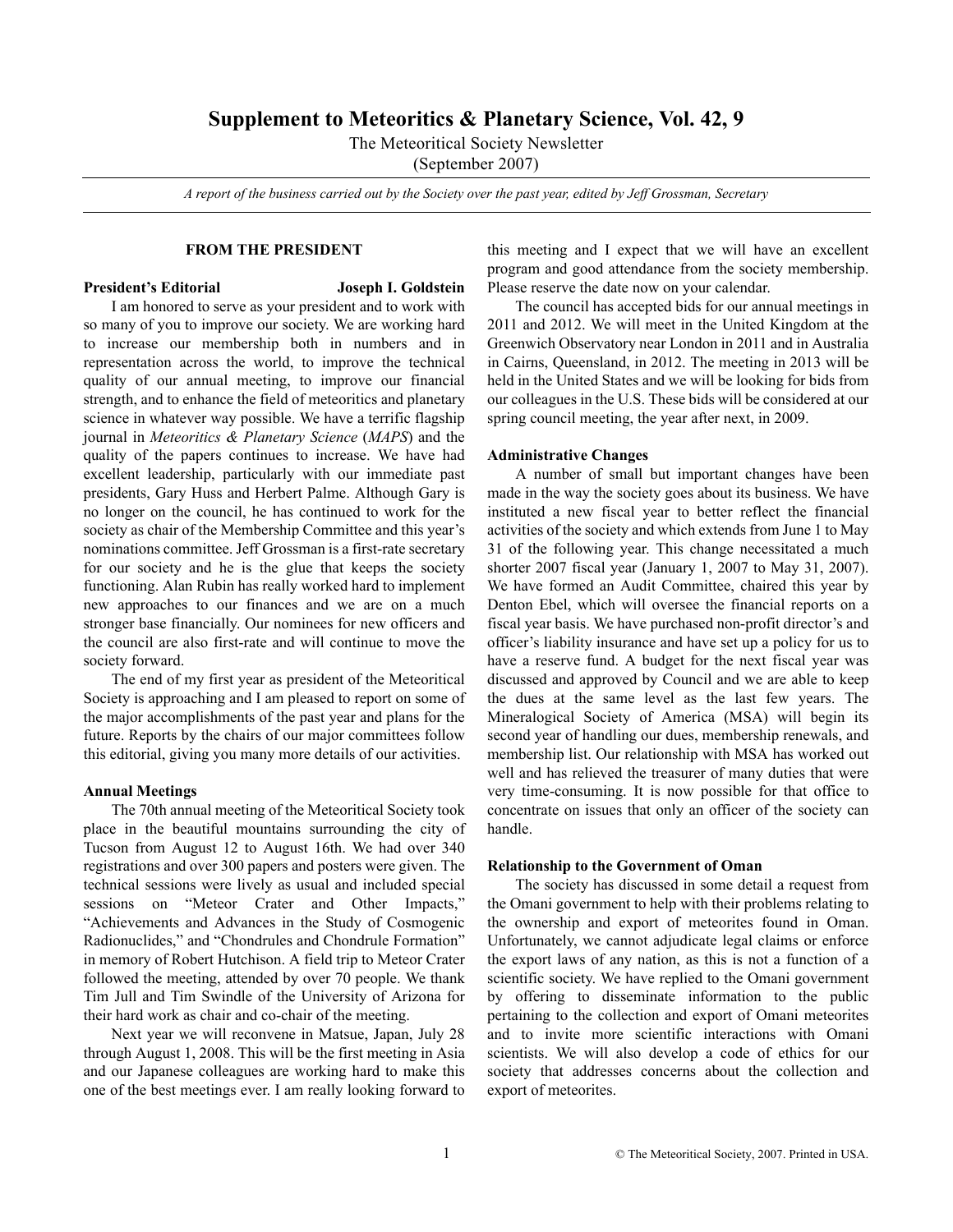#### **Finances**

I am pleased to report that our finances are in good shape. We have a balanced budget that includes adding a modest amount to our Endowment Fund. We have caught up with our fiscal reporting to the U.S. Internal Revenue Service and have engaged a professional accountant to help us deal with our reporting requirements. Our investments account has a balance of just over \$500,000 and oversight is provided by our Endowment Committee headed by Tim Swindle. Our funds are held by A. G. Edwards, with 60% in equities and 40% in stocks. We expect to have about \$20,000 in income this fiscal year, which can be used to sponsor special technical symposia, promote membership in the society, support students to attend MetSoc meetings, etc. Proposals for use of these funds are welcome.

The society provides financial support to our journal, *MAPS*. Income from dues is not sufficient to pay the society's cost for the journal and therefore we rely on other sources for support. Unfortunately, there is a deficit in the operating budget for *MAPS* of about \$50,000 that must be dealt with in the next few years. A planning committee, led by Rainer Wieler as head of the publications committee, plus the editor of *MAPS*, members of the publications committee, and several officers, will begin the task of laying out a business plan for the journal that includes alleviating the accumulated deficit.

I want to thank those members of the Meteoritical Society who gave a gift to the society. Last year \$4200 was collected. Some of this money is used for special purposes on a one-time basis and some is added to the Endowment Fund to develop long-term support for the society. I hope that all of you will consider a gift to the society this year. You can add the gift funds to your dues payment. I think we can easily double or triple the amount that we collected last year. These extra funds give us the flexibility that we need to improve the society and ensure its longevity.

#### **Membership**

The membership committee, headed by Gary Huss, has been very active this year. Members of the committee have contacted delinquent members directly and as a result have convinced 60 of our colleagues to rejoin. The committee has begun to develop a strategy to market the society at major meetings. In addition, Life Membership has been extended to two of our members, Derek Sears for his decade-long editorship of *MAPS* and William Welbon for his investment and support of the society for over 40 years. Unfortunately, several of our accomplished members have passed away this year, including Eugene Jarosewich of the Smithsonian in Washington and Robert Hutchison of the Natural History Museum in London. They will be missed.

As you all know, the society is truly international and it is a pleasure to know that we can discuss our research activities openly and without political or social bounds. It was

unfortunate, however, that at the Tucson meeting, the setting of the annual banquet venue was at the Pima Air and Space Museum where a B-29 bomber was prominently displayed in the banquet hall. Some of our colleagues were upset by the setting and by the date of the event (August 15 was the exact date of the Japanese surrender to the U.S. in 1945). Despite appearances, there was absolutely no intention to recall painful past events. The chair and co-chair of the meeting and I have apologized formally to our Japanese colleagues for this situation. All of us in this society recognize our responsibility to be sensitive to the history and culture of our MetSoc members and we will try our best to promote a culturally diverse membership.

#### **Society Awards**

It was a great pleasure for me to preside at the 2007 awards ceremony. These awards demonstrate the high quality of research provided by our colleagues. The Leonard Medal was given to Michel Maurette who, unfortunately, could not attend the meeting. The Barringer Medal was presented to Christian Koeberl, the Nier Prize was awarded to Thorsten Kleine, and the Service Award went to John Schutt. The award winners for 2008 will be Ed Scott for the Leonard Medal, Frank Kyte for the Barringer Medal, and Shogo Tachibana for the Nier Prize. These awards will be presented at the meeting next summer in Matsue, Japan.

The success of our award programs depends critically on members taking the time to nominate highly qualified candidates. All of the award committees are looking for strong nominations. If you would like to make a nomination, see below for information on deadlines and procedures.

#### **METEORITICS & PLANETARY SCIENCE**

**Editor's Report A. J. Timothy Jull** 

#### **Journal**

I would like to summarize briefly the status of our journal, *Meteoritics & Planetary Science*. The journal is doing well and we are printing more quality papers than ever. For this year, we should set a record for the number of pages printed as well as the number of papers.

|  | Number of papers printed since 2003. |  |  |
|--|--------------------------------------|--|--|
|--|--------------------------------------|--|--|

| Year | Number of papers | Pages printed | Pages/paper |
|------|------------------|---------------|-------------|
| 2007 | 87a              | 1644          | 18.8        |
| 2006 | 132              | 2233          | 16.9        |
| 2005 | 117              | 2187          | 18.7        |
| 2004 | 136              | 2352          | 17.3        |
| 2003 | 127              | 2123          | 16.7        |

aThe first 8 months, plus 186 pages for supplement.

The cost/page remains relatively static at about \$150/ page. A plot of price/page against time shows that the printing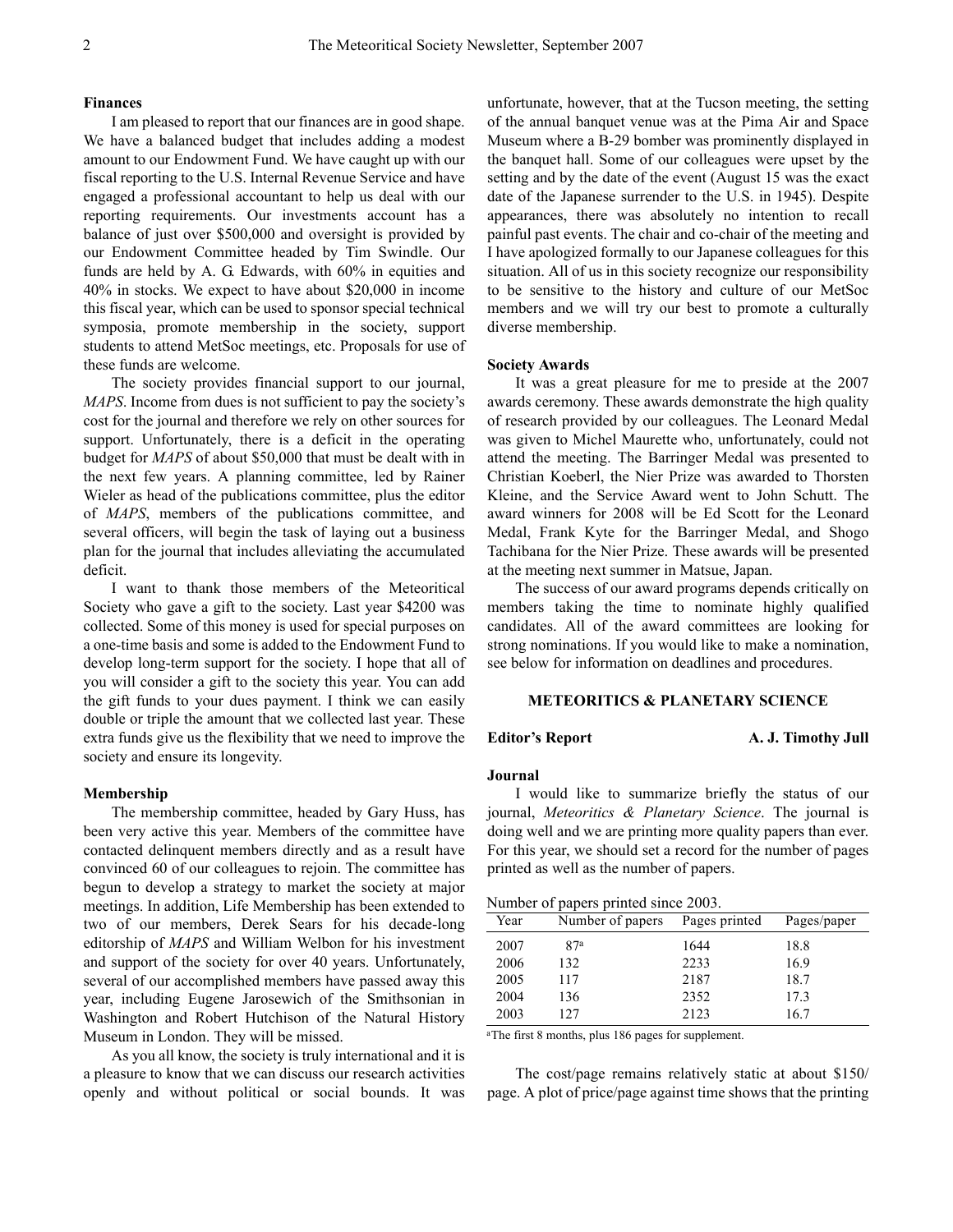costs basically track U.S. inflation of 3–4% per year and are slightly lower than in prior years. We estimate the costs will be similar to 2005 but we hope to constrain the charges for running over the contracted print limit. Currently, the printer is being flexible about charges for longer volumes.

 Some salary adjustments and mandated increases were effective in Spring 2006 and August 2007 for staff. Other sources of increased cost are an increase in the university's administrative charges (now at 6.5%) and the rapid inflation of employee-related benefit costs, which is common to most U.S. institutions at the current time. These costs continue to increase. Although costs have increased, revenue has also increased. We hired a third copy editor to help with the increased workload, but she has recently left. We propose to hire a part-time person and some students to compensate.

We currently have 193 institutional subscribers, a number that has continued to decline slowly over the last 5 years.

*MAPS* institutional subscribers.

|                                  |      |      |      |      | 2007   |
|----------------------------------|------|------|------|------|--------|
|                                  | 2003 | 2004 | 2005 | 2006 | (est.) |
| $U.S.$ institutions <sup>a</sup> | 149  | 140  | 147  | 139  | 132    |
| Overseas                         | 62   | 55   | 62   | 57   | 55     |
| No cost                          | 12   | 12   |      | h    | 4      |
| Mandated                         | 3    | 3    | 3    | 3    |        |
| Total                            | 226  | 210  | 219  | 205  | 193    |

aAbout 48 overseas institutions subscribe through U.S. agents.

There are two mandated subscriptions (to the Library of Congress and Chemical Abstracts). We no longer provide a print copy to ADS (Harvard) as they are provided with electronic files.

#### **Delays**

The July/August issue was delayed due to its size, some 24 papers with a total of 420 pages. We hope to make up any lost time over the next months.

We are concerned about the build-up in the number of submissions, which may lead to some publication delay in future.

We have some reports of mail-related delays in specific locations (mostly Germany and Belgium); we are working to eliminate these problems with our mail forwarding service.

# **Budgetary Matters**

We anticipate a budget of about \$370,000 for 2008. The budget is approximately the same for the last 2–3 years. We have offset some increases in employment costs by keeping staff down; printing costs have been kept fairly constant. I note that:

• We have introduced the page charge discussed at the last meeting in Houston. This appears to be working well and we estimate that we have generated an additional \$16,000 in revenue.

- The council has agreed to an increase of \$100 per institutional subscription.
- The contribution from the treasurer, obtained from individual subscriptions, remains at \$98,200 per year.
- We have increased the number of pages substantially this year. Due to combining two large issues, costs have not increased substantially for printing.
- We are investigating new approaches to reduce our typesetting and printing costs, in conjunction with the Publications Committee.

# **Impact Factor**

The impact factor for *MAPS* is currently about 2.52, which is a very coarse estimate of citations to the journal for the preceding 3 years. The impact factor is typical of several specialist earth science journals.

We look forward to a successful year for *MAPS* in 2008.

# **SOCIETY AWARDS AND HONORS**

# **New Award Winners**

The Meteoritical Society has four awards, which are presented annually, and jointly sponsors the Pellas-Ryder Award for best student paper in planetary science. In addition, the society elects fellows in years divisible by two.

The Leonard Medal honors outstanding contributions to the science of meteoritics and closely allied fields. It was established to honor the first president of the society, Frederick C. Leonard. In 2008, the Leonard Medal will be presented to Edward R. D. Scott for his development of an understanding of the chemical variations within groups of iron meteorites, as well as significant contributions regarding a wide variety of other meteorite topics ranging from components of chondrites to Martian meteorites.

The Barringer Medal and Award recognize outstanding work in the field of impact cratering and/or work that has led to a better understanding of impact phenomena. The Barringer Medal and Award honor the memory of D. Moreau Barringer and his son, D. Moreau Barringer, Jr., and are sponsored by the Barringer Crater Company. At the annual meeting in 2008, the Barringer Medal will be presented to Frank T. Kyte for his work on the geochemistry and petrology of asteroid impact deposits and his investigations of massextinction boundaries in the geological record.

The Nier Prize recognizes outstanding research in meteoritics and closely allied fields by young scientists. Recipients must be under 35 years old at the end of the calendar year in which the council selects them. The award honors the memory of Alfred O. C. Nier, and is supported by an endowment given by Mrs. Ardis H. Nier. The 2008 Nier Prize will be presented to Shogo Tachibana for his contributions in both the area of short-lived radionuclides and solar system chronology and the area of isotope diffusion and fractionation thermodynamics and kinetics.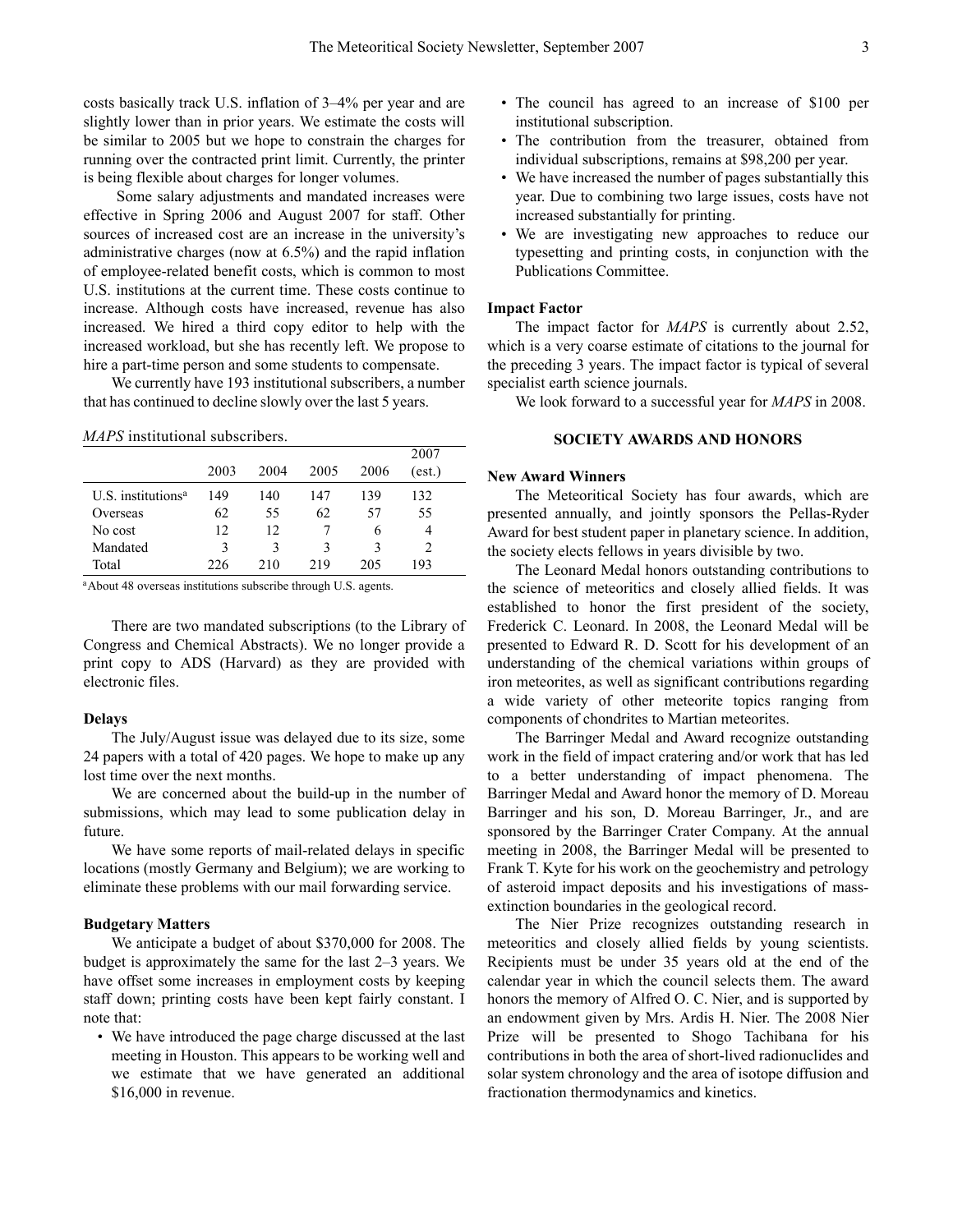The Service Award honors members who have advanced the goals of the society to promote research and education in meteoritics and planetary science in ways other than by conducting scientific research. Examples of activities that could be honored by the award include, but are not limited to, education and public outreach, service to the society and the broader scientific community, and acquisition, classification, and curation of new samples for research. Winners are granted lifetime membership in the Meteoritical Society. The 2007 Service Award went to John Schutt, whose long-term involvement in the ANSMET program as a mountaineer and field team leader has led to many dramatic and scientifically valuable new meteorite recoveries, enhancing our understanding of the solar system.

The Pellas-Ryder Award for best student paper on planetary sciences is jointly sponsored by the Meteoritical Society and the Planetary Geology Division of the Geological Society of America. It is given to undergraduate or graduate students who are first authors of a planetary science paper published in peer-reviewed scientific journals. The prize includes a plaque and a cash award of \$500. Topics considered for this award include asteroids, comets, craters, interplanetary dust, interstellar medium, lunar samples, meteors, meteorites, natural satellites, planets, tektites, and the origin and history of the solar system. The first author must have been a registered student at a degree-awarding institution at the time when the paper was submitted. This year's award for best paper submitted in 2006 went to Alice Toppani for her first-authored, peer-reviewed paper entitled "Laboratory condensation of refractory dust in protosolar and circumstellar conditions" (*Geochimica et Cosmochimica Acta* 70:5035–5060, 2006).

#### **Award Committees**

The Leonard Medal Committee, which nominates awardees for the Leonard Medal and the Nier Prize as well as society fellows, was chaired in 2007 by Tim Swindle. The other members were Monica Grady, Tim McCoy, Frank Podosek, and Christian Koeberl. Frank Podosek will be the new chair for 2008.

The members of the Barringer Medal Selection Committee this year were Dieter Stöffler (chair), Natalia Artemieva, Nadine Barlow, and Bernd Milkereit. Next year Bernd Milkereit will chair the committee.

The Membership Committee is charged with administering the Service Award. In 2007, the members were Gary Huss (chair), Addi Bischoff, Hasnaa Chennaoui, Candace Kohl, Caroline Smith, and Akira Yamaguchi. In 2008, the committee will again be chaired by Gary Huss.

The Committee for the Pellas-Ryder Award was chaired this year by Paul Hardersen, representing GSA. The other members were Meenakshi Wadhwa, Mike Weisberg, and Ian Sanders (MetSoc), and Eric Grosfils and Tom Watters (GSA). Meenakshi Wadhwa will chair the 2008

committee, which will select the best student paper submitted in 2007.

#### **Nominations**

Members are strongly urged to nominate candidates for the society's awards. Below are the procedures to follow.

#### *Leonard Medal and Nier Prize, Deadline January 15, 2008*

Nominations for the Leonard Medal and Nier Prize should include: (a) a formal letter of nomination, (b) a biographical sketch of the candidate, (c) a list of publications covering the work to be considered for the award, (d) additional substantive information, such as statements as to the importance of the nominee's research to the field of meteoritics and/or to the research of others, and (e) one seconding letter in support of the nomination (additional letters are encouraged). Nominations for the Nier Prize should also include the candidate's birth date. If the research for the Nier Prize was performed and published with a research advisor or with multiple authors, a statement must be included that describes the nominee's leading role in the research. Electronic submissions are preferred, and should be sent to Dr. Frank Podosek (fap@levee.wustl.edu), Department of Earth & Planetary Sciences, Washington University, St. Louis, MO 63130, USA.

#### *Society Fellows, Deadline January 15, 2008*

Nominations for fellows should include a summary of the candidate's accomplishments (suggested length: ~150–200 words) together with a list of 5–10 of the candidate's most significant publications, including titles. Nominations should be sent to Frank Podosek at the address given just above.

#### *Barringer Medal, Deadline January 15, 2008*

Nominating letters should include: (a) a biographical sketch of the candidate, (b) a summary and evaluation of the accomplishments of the candidate and the importance of the candidate's work, (c) a list of publications covering the work to be considered for the award, and (d) one or more seconding letters. Please send nominations to Dr. Bernd Milkereit (bm@physics.utoronto.ca), University of Toronto, Department of Physics, 60 St. George Street, Toronto ON M5S 1A7, Canada.

# *Service Award, Deadline January 31, 2008*

Nominating letters should include a biographical sketch of the candidate and additional substantive information, such as statements as to the importance of the nominee's activities to the field of meteoritics and/or to the research of others. One or more seconding letters in support of the nomination are strongly encouraged. Send nominations to Dr. Gary R. Huss (ghuss@higp.hawaii.edu), Hawai'i Institute of Geophysics and Planetology, University of Hawai'i at Manoa, 1680 East-West Road, POST 504, Honolulu, HI 96822, USA.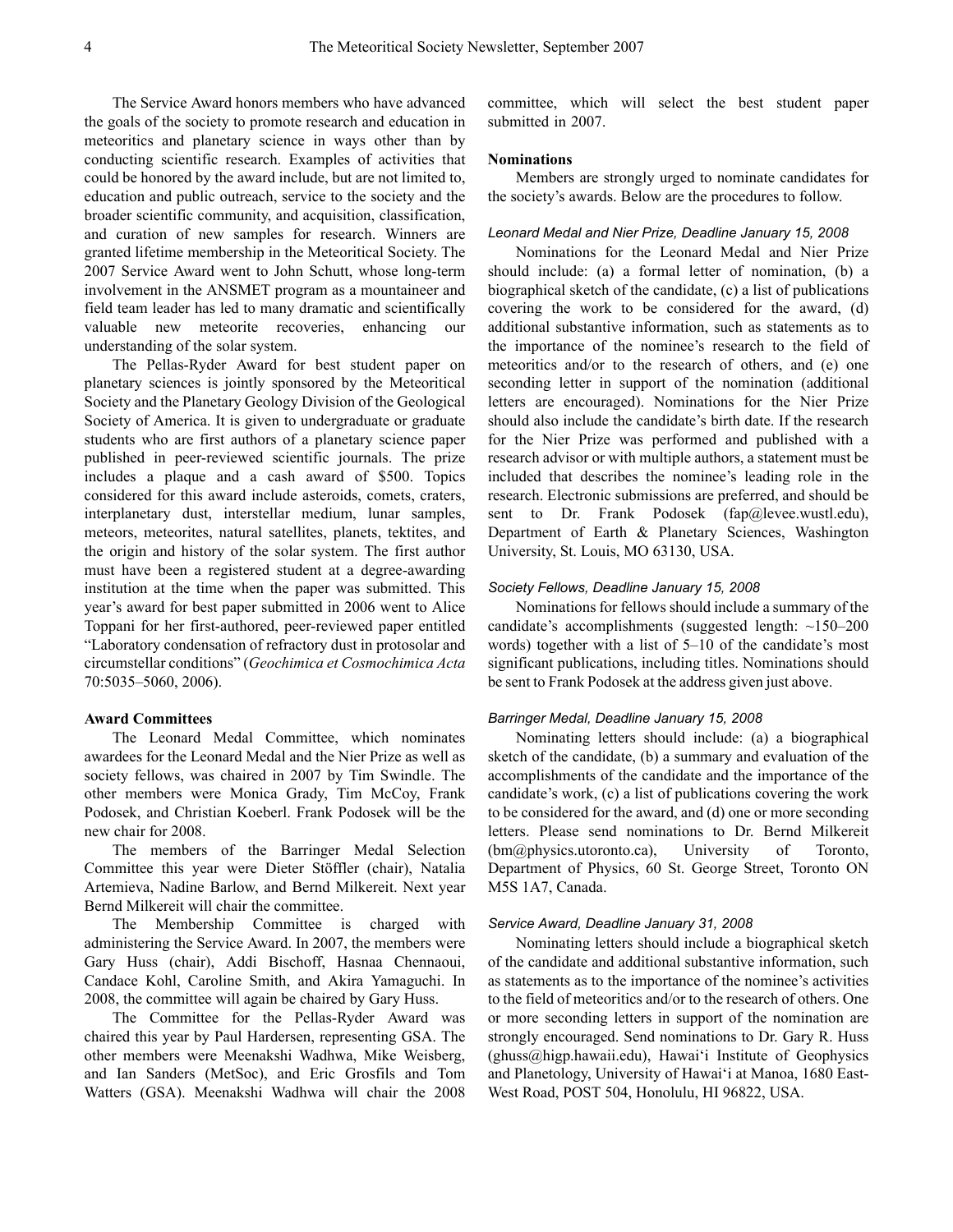#### *Pellas-Ryder Award, Deadline January 31, 2008*

Nominations should include the full citation of the paper and a brief description of the significance of the paper. Two letters of certification are required, one from the student's department head attesting that the individual was a student at the time of paper submission to the publishing journal, and another from the student's advisor detailing the portion of the work done by the student and contributed by others including the advisor. Send nominations to Dr. Meenakshi Wadhwa (wadhwa@asu.edu), School of Earth and Space Exploration, Arizona State University, Box 871404, Tempe, AZ 85287– 1404, USA.

# **ANNUAL MEETINGS**

**2007 Tucson, Arizona Tim Jull and Tim Swindle** The 70th annual meeting of the society was held last August in Tucson, Arizona. This was a well-attended meeting with over 370 participants from all over the world. The meeting was held at the Starr Pass Marriott Resort and Spa in the Tucson Mountains just west of the city of Tucson. The beautiful location was appreciated by many participants. There were over 200 scientific talks, 116 posters, and 2 special lectures during the course of this meeting. The Leonard Medal was presented to Michel Maurette, who was represented by Cecile Engrand, the Barringer Medal was presented to Christian Koeberl, and the Nier Prize was presented to Thorsten Kleine.

Travel grants were awarded to 13 students thanks to the generosity of the Barringer Crater Company and Planetary Studies Foundation. Twelve U.S. students received support from the NASA Cosmochemistry Program.

We also had a number of special events during the meeting, including a pre-conference field trip to Patagonia, Arizona, for bird watching, a star-watching event on the hotel lawn after the welcome party, and various mid-conference excursions to the Arizona-Sonora Desert Museum, Tombstone, Arizona, and the San Xavier Mission. The banquet was held at the Pima Air and Space Museum after some time to tour the museum.

The post-conference field trip consisted of an excellent tour of Meteor Crater and other sites of geological and archaeological interest in northern Arizona, which was very ably led by Dave Kring (LPI). Field trip participants filled two buses, and we enjoyed the beautiful and unique scenery and geology of this region.

We look forward to the next meeting of the society in Matsue, Japan.

# **2008 Matsue, Japan Keiji Misawa**

The 71st annual meeting of the Meteoritical Society will be held July 28–August 1, 2008, in Matsue, Japan. Matsue, a city of great antiquity, is located about 650 km to the west of Tokyo and is the prefectural capital of Shimane. Matsue is

surrounded by water and blessed with an abundance of beautiful natural scenery. The venue for the meeting is the Kunibiki Messe, Shimane Prefectural Convention Center, which is located along a river connecting Lakes Shinji and Nakanoumi, and is within walking distance from all hotels in the city center.

Matsue is served by Izumo (IZO) and Yonago (YGJ) Airports. There are convenient flights to Izumo or Yonago Airports from Haneda (HND) or Central Japan (NGO) Airports. If you are coming from overseas, we strongly recommend flights arriving at Narita Airport (NRT) in midafternoon because you have to transfer to Haneda Airport by limousine bus. From Izumo and Yonago Airports, it will take about half an hour to the city center of Matsue by shuttle bus. If you want to travel in Japan after or before the meeting, you may wish to buy a Japan Rail Pass. Note that you have to buy the pass before coming to Japan and qualify for "temporary visitor" entry status (see http://www.japanrailpass.net).

Matsue offers plenty of hotel rooms, and many of them offer very reasonable rates. Three hotels are holding 170 rooms for this meeting (6,500–9,600 JPY for single occupancy, including breakfast and taxes). The meeting Web site (http://www.metsoc2008.jp) will provide information on booking, emphasizing low- and mid-priced hotels.

The rainy season in Japan usually ends in the middle of July. After a seasonal rain, the front goes north and the weather becomes stable and hot. High temperatures are approximately 30–35  $\degree$ C (86–95  $\degree$ F) and lows are around  $20 °C$  (68 °F).

Registration will start on the afternoon of Sunday, July 27, and will be followed by a welcome reception at the Kunibiki Messe. Oral sessions will be held from Monday morning to Friday at noon, and a poster session is scheduled for Tuesday evening. Wednesday afternoon is reserved for an excursion to the Izumo Oyashiro, the oldest shrine in Japan, as well as the Adachi Museum of Art and its Japanese garden. The banquet will be held Wednesday evening at Matsue Vogel Park inside an air-conditioned greenhouse with flowers.

Registration fees are 25,000 JPY for members and 30,000 JPY for non-members (at mid-October 2007 exchange rates, 25,000 JPY = US\$220 or  $\epsilon$ 150). The student rate will be 13,000 JPY and the guest rate will be 10,000 JPY. Travel grants will be made available to qualified students, recent Ph.Ds, and a number of scientists from countries with limited financial resources who are members of the Meteoritical Society. More information will be included in the second announcement.

A Nippon Travel Agency help desk will assist meeting participants in planning activities in the city and to many attractive destinations (sightseeing tours of the city, e.g., Matsue Castle Samurai residences, Lake Shinji, and the Shimane Art Museum). We are planning a one-day postconference field trip to the Iwami Ginzan silver mine, which was recently officially added to the World Heritage List. We will visit the archaeological remains of the large-scale mines,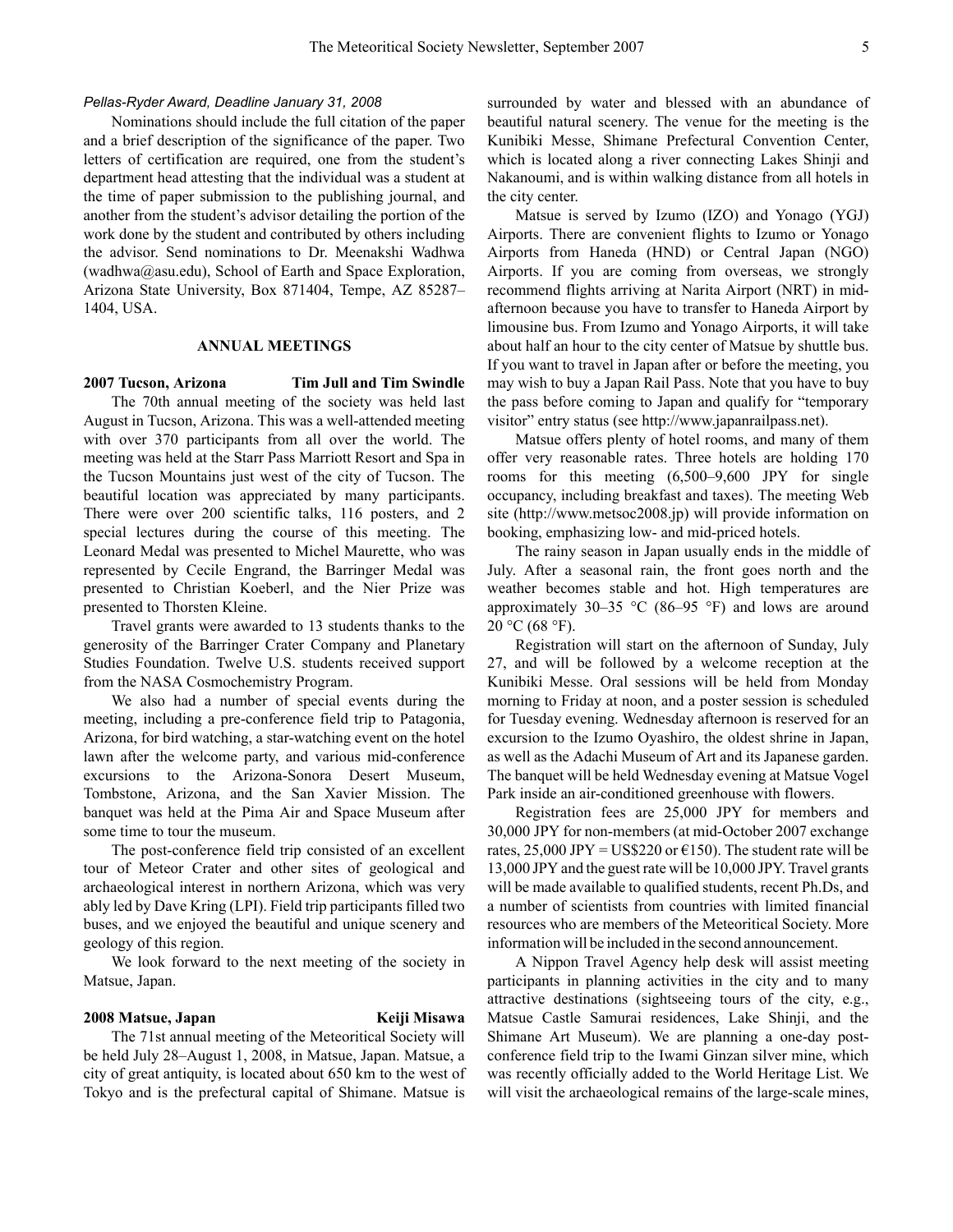the smelting and refining sites, and the mining settlements worked between the 16th and 20th centuries.

The first announcement of the meeting will be mailed in November 2007 by the Lunar and Planetary Institute. For more information, including information on abstract submission, please see the Matsue meeting web site (http:// www.metsoc2008.jp) or contact Keiji Misawa (keiji.misawa@nipr.ac.jp).

# *Important dates:*

| March 26, 2008        | Indication of interest deadline;<br>second announcement online at LPI<br>Web site. |
|-----------------------|------------------------------------------------------------------------------------|
| May 7, 2008           | Deadline abstracts submission.                                                     |
| June 18, 2008         | Final announcement, program, and<br>abstracts online at LPI Web site.              |
| July 28, 2008         | 70th annual meeting of the Meteoritical<br>Society begins.                         |
| <b>August 2, 2008</b> | Post-conference excursion to the Iwami<br>Ginzan silver mine.                      |

#### **MetSoc Meeting Calendar**

| Keiji Misawa<br>2008<br>July 28-Aug. 1<br>Matsue, Japan<br>July 13-18<br>Marc Chaussidon<br>2009<br>Nancy, France<br>2010<br>July 25 or Aug. 1<br>Toronto, Canada<br>Greenwich, UK<br>Gretchen Benedix<br>2011 | Year | Dates | Location | Contact            |
|----------------------------------------------------------------------------------------------------------------------------------------------------------------------------------------------------------------|------|-------|----------|--------------------|
| 2012<br>Cairns, Australia<br>Trevor Ireland                                                                                                                                                                    |      |       |          | Gopalan Srinivasan |

#### **ELECTION**

A new council will take office in January 2009, with Hiroko Nagahara as President and Joe Goldstein as Past President. The Nominating Committee, chaired by Gary Huss, with members Addi Bischoff, Trevor Ireland, Marvin Killgore, Makoto Kimura, Ian Sanders, and Meenakshi Wadhwa, has submitted the following slate to stand for election:

| Vice-President: Ed Scott |                           | U.S.                 | (President-elect) |
|--------------------------|---------------------------|----------------------|-------------------|
| Secretary:               | Jeff Grossman             | U.S.                 | 3rd term          |
| Treasurer:               | Alan Rubin                | U.S.                 | 2nd term          |
| Councilors:              | Rhian Jones               | U.S.                 | 2nd term          |
|                          | Gopalan Sriniyasan Canada |                      | 2nd term          |
|                          | Mark Thiemens             | U.S.                 | 2nd term          |
|                          | Rainer Wieler             | Switzerland 2nd term |                   |
|                          | Gretchen Benedix          | U.K.                 |                   |
|                          | Harold Connolly           | U.S.                 |                   |
|                          | Alex Deutsch              | Germany              |                   |
|                          | Keiji Misawa              | Japan                |                   |
|                          |                           |                      |                   |

According to the constitution of the society, nominations for other candidates require a petition signed by at least 3% of the society's members and should be submitted to the Secretary by February 15, 2008. If no candidates are nominated other than those listed above, the Secretary will declare these candidates elected by affirmation.

Brief biographies of the nominated officers and councilors:

*Gretchen Benedix* is a researcher in the Meteorites Division of the Department of Mineralogy at the Natural History Museum in London. Her research focuses on the petrology and geochemistry of meteorites to understand planet formation. She has been a past member of the Meteorite Working Group and is presently a member of the Nomenclature Committee.

*Harold Connolly* is an associate professor of earth and planetary sciences in the Department of Physical Sciences, Kingsborough Community College of CUNY, graduate faculty in Earth and Environmental Sciences at the Graduate Center of CUNY, adjunct associate professor of planetary sciences at the LPL, University of Arizona, and a research associate at the AMNH. His research focuses on constraining the origins and evolution of primitive planetary materials through combining petrologic investigations with astrophysical modeling.

*Alex Deutsch* is a professor at the Institute for Planetology, University of Münster. His research interests focus on various aspects of impact processes, ranging from isotope geology and shock experiments to the petrology of impactites.

*Jeff Grossman* is a research chemist at the U.S. Geological Survey in Reston, Virginia. He is doing research on the nature of the most primitive chondrites, focusing on distinguishing primary nebular features from those that formed during parent body processing. He is the current secretary of the society, former editor of the Meteoritical Bulletin, and editor of the online MetBull Database.

*Rhian Jones* is an associate professor in the Department of Earth and Planetary Sciences at the University of New Mexico. Her research is directed toward understanding the early history of the solar system through petrological and isotopic studies of chondritic meteorites.

*Keiji Misawa* is an associate professor at the Antarctic Meteorite Research Center, National Institute of Polar Research, Japan. His research focuses on isotopic signatures of differentiated meteorites, including Martian and Moon rocks, to understand evolutional histories of inner planets.

*Alan Rubin* is a research geochemist at UCLA. His recent research concerns the nature and origin of chondrules and fine-grained matrix material, shock effects in meteorites, and aqueous alteration processes in carbonaceous chondrites. He is the current treasurer of the society and a former chairman of the Meteorite Nomenclature Committee.

*Ed Scott* is a planetary scientist in the Hawai'i Institute of Geophysics and Planetology at the University of Hawai'i and an associate editor of *Meteoritics & Planetary Science*. His research focuses on petrologic studies of all kinds of meteorites to understand the origin and evolution of asteroids and planets.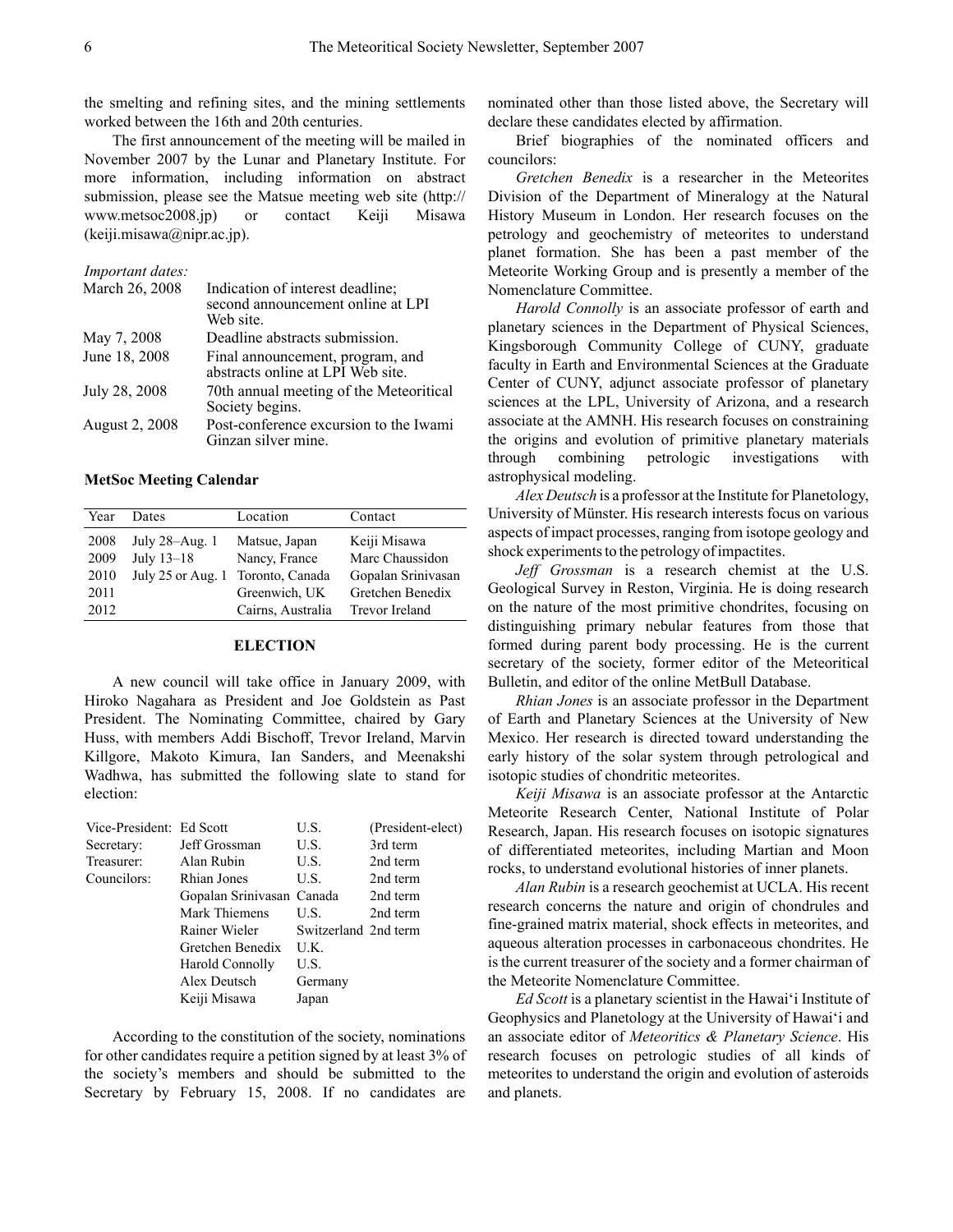*Gopalan Srinivasan* is on the faculty of the Department of Geology at the University of Toronto. His research focuses on understanding the formation and evolution of the solar system through chemical and isotopic studies of meteorites.

*Mark Thiemens* is dean of the Division of Physical Sciences at UCSD and a professor at UCSD's Department of Chemistry and Biochemistry. Professor Thiemens is an atmospheric chemist who conducts research on atmospheric aerosols and strategies to detect bioterrorist agents on aerosols. He has served as chair of UCSD's Department of Chemistry and Biochemistry and is founder and director of the university's Center for Environmental Research and Training.

*Rainer Wieler* is a professor of planetary sciences in the Department of Earth Sciences at ETH Zürich. His research in cosmochemistry is mainly focused on noble gases in meteorites and lunar samples.

Statement from Ed Scott: I am honored to be nominated to be Vice-President of the Meteoritical Society and would be delighted to serve as President in 2011–12 if elected. I have served on the council twice before, most recently as secretary from 1999 to 2004, and greatly appreciate the role the society has played in the success of our field. Meteoritics has expanded beyond the study of rocks from space and their effects on Earth to include studies of near-Earth and Main Belt asteroids, comets and cometary dust, the origin, evolution, and impact history of Mars, the Moon, and other planets, as well as star formation and nucleosynthesis. Our challenge is to ensure that the society continues to serve its members, for example, by attracting top researchers in related fields to our meetings, keeping *Meteoritics & Planetary Science* at the forefront of planetary science journals, developing opportunities for younger members, and explaining our research discoveries to scientists in other fields and to the public who pays for our studies. Unlike most scientific societies, we are fortunate to have a significant fraction of members who, although they are not professional research scientists, nevertheless contribute significantly to the society's goals, for example, by identifying unusual samples and informing the public about the importance of meteoritics. I look forward to working with the council for the future development of the society

#### **FINANCES**

#### **Treasurer's Report Alan Rubin**

# *End-of-Year Closeout: Abridged 2007 Fiscal Year*

The abridged 2007 fiscal year lasted from January 1, 2007 until May 31, 2007. During this period, the society took in \$59,950 in dues, \$5942 in gifts, \$7740 in GCA subscriptions (an amount that was paid out again), \$56,811 in royalties from Elsevier, an \$11,000 repayment from the Zürich meeting, and a transfer of \$7100 from the endowment to cover the Nier Prize, 2006 Logo contest, and Casablanca workshop.

One of the principal expenses was the quarterly payment to *MAPS* for \$24,550 (paid on or about 3/31, 6/30, 9/30, and 12/31 of each calendar year). We also paid \$14,000 to help run the GCA office; this is a double payment. The payment is normally \$7000 per annum, but the bill was not paid in 2006 and was carried over. A total of \$2952 was paid for the manufacture of new Leonard Medals. We paid out \$6725 to the Mineralogical Society of America (MSA), which now manages our membership list and dues collection. A major expense was \$10,000 paid to our CPA to complete back tax returns. Even so, the abbreviated fiscal year ran a surplus of \$76,000. This is due to the collection of dues (which occurs early in the year) and to the receipt of the royalty check from Elsevier (which comes sporadically, but happened to arrive in this period).

No costs to the society were incurred for the operation of the treasurer's office.

#### *Current Fiscal Year*

The current 2007–08 fiscal year began on June 1, 2007. We estimate receiving \$82,000 in dues, \$7500 in gifts, and approximately \$56,000 in royalties from Elsevier. The estimated amount of \$11,000 for GCA subscriptions will be paid directly out again, so there is no net cost (or financial benefit) to the society.

Fixed costs for the society include \$98,200 per year for *MAPS*, \$7000 for GCA office support, and support for various committees, awards, bank fees, travel support, tax assistance, tax-return filing fees, liability insurance, and Web site costs. I project a budget surplus of about \$19,000 for the fiscal year.

#### *Assets*

As of July 11, 2007, the society's total assets were \$667,000. This includes \$506,000 in the investments account (now a single account at A. G. Edwards) and \$161,000 in two checking accounts. The Nier Fund, which stood at \$50,000 at this date, is part of the investments account.

#### *Gifts*

We thank the 129 society members who have generously contributed gifts over the past year. These funds add to our endowment and help support workshops, awards, and student travel. In particular, we thank Bill Welbon and Thornton McElvain for their generosity this year. The following members have also contributed \$100 or more during the past year: Scott Brey, Ghislaine Crozaz, Nicolas Dauphas, Paul De Carli, Henry Deyerle, Jr., Bevan French, Joseph Goldstein, Jeff Grossman, Othmar Jentsch, Jörn Koblitz, Roderick Leonard, Ursula Marvin, William McDonough, Edward Olsen, Robert Pepin, Thomas Rodman, Timothy Swindle, Gerald Wasserburg, John Wasson, and Toru Yada.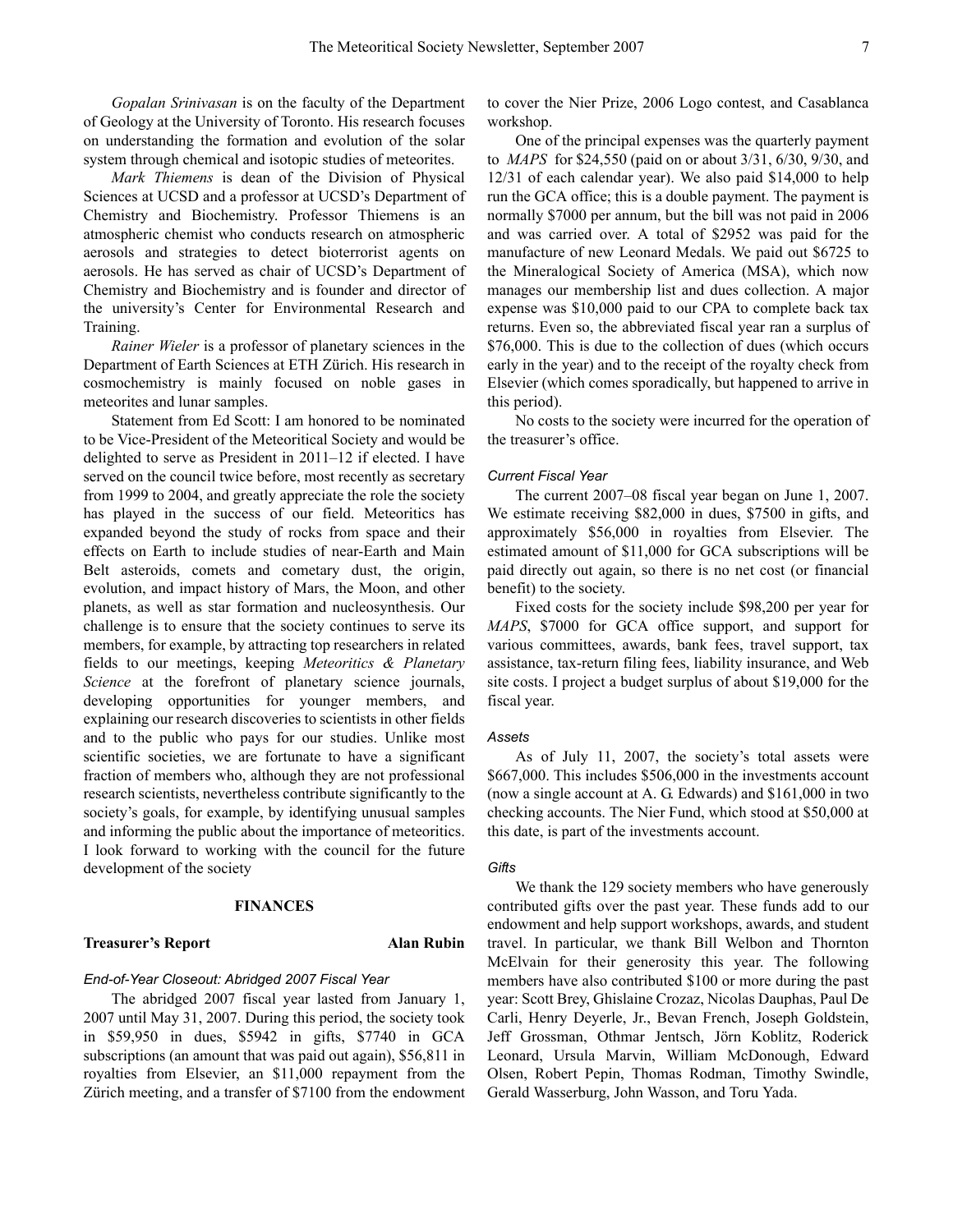# **Endowment Committee Report Tim Swindle**

The members of the Endowment Committee are Frank Kyte, Tim Swindle (chair), Candace Kohl, Drew Barringer, and Greg Herzog, with Treasurer Alan Rubin (ex officio). The committee has three principal responsibilities: finding ways to increase the size of the Meteoritical Society's endowment, overseeing the investments of the society, and recommending ways to use the income of the endowment. For 2007, we have focused on the last two; we hope to do more work on the first in the coming year.

The society's Endowment Fund (slightly more than \$400,000) is invested with the A. G. Edwards financial firm in a Russell Funds account. This account is designed to be more conservative than an equity-based account, so it should underperform the stock market when the market is rising fast, and outperform it in down times. In a little more than a year with this investment, we have received an annualized return of slightly more than 12%, which is a healthy return but just slightly below that of the stock market. We met with an A. G. Edwards representative at this year's Annual Meeting.

In addition, the endowment has supported one activity this year, with the society being a sponsor of an American Chemical Society Symposium on "Chemical Evolution I: Chemical Change across Space and Time," as part of ACS Division of Chemical Education. The symposium was coorganized by Meteoritical Society member Jon Friedrich of Fordham University. We have been supporting roughly one outreach activity of this sort annually for the last several years. Requests for support of such activities should be directed either to the Endowment Committee chair or one of the society officers. During the next year, we hope to circulate to the membership a set of guidelines for such requests.

# **METEORITE NOMENCLATURE COMMITTEE**

# **Report of the Chair Jutta Zipfel**

In 2007, the Nomenclature Committee approved names and information for about 3000 meteorites, which were published in two issues of the Meteoritical Bulletin (MB 91, *MAPS*, 42, 413–466 and MB 92, 1647–1694). Among these are 900 finds and 6 falls from outside Antarctica. The committee's business went smoothly this year. A decision made last year that the editor and AEs may approve most equilibrated OCs without a vote by the entire committee successfully reduced the processing time.

As in former years, valuable information on meteorite nomenclature, instructions, and templates for reporting new meteorites may be found on our home page at http:// www.meteoriticalsociety.org/

simple\_template.cfm?code=pub\_bulletin.

I welcome new committee members S. V. Murty from India, M. Weisberg from the U.S., and ex officio member and Vice-President, H. Nagahara from Japan. They replace J. N. Goswami, J. N. Grossman, and J. Goldstein. I would like to

thank all these departing members for their service on our committee. J. N. Grossman in particular deserves gratitude and acknowledgment for his work from the whole society. He has served a total of 13 years on this committee, first as editor of the Meteoritical Bulletin, later as chair, Web master, and full member for the committee. It is my opinion that his commitment and love for meteorite nomenclature is unmatched so far. Jeff, in many ways, has shaped and influenced this committee and is mainly responsible for its current structure. His database on meteorites, which he is constantly improving, best reflects his dedication. It includes the latest releases from the Meteoritical Bulletin and within two years has become the major source of information for all persons interested in meteorites.

In 2007, the Meteoritical Bulletin celebrated its 50th anniversary. Up-to-date information about more than 9000 meteorites has been published. A brief overview of its history was presented at the 70th annual meeting of the Meteoritical Society in Tucson (Zipfel et al. 2007). Setting up and maintaining a system that assures that each meteorite is recognized as an individual specimen, gets a unique name, and has type specimens available for research has been a major accomplishment of past editors and committee members. The meteorite community has greatly benefitted and still benefits from this system. Continuing this service is the responsibility of the members of the committee, but also of our society. This is especially true because constant interaction with amateurs, collectors, dealers, and scientists makes the committee the window of our society to the public.

#### **MEMBERSHIP**

# **Report of the Membership Committee Gary Huss**

 At the 2005 meeting in Gatlinburg, the council created the Membership Committee with the charge of finding ways to increase society membership and increasing the value of membership to the members. The current incarnation of the Membership Committee is: Gary Huss (chair), Addi Bischoff, Hasnaa Chennaoui, Candace Kohl, Caroline Smith, and Akira Yamaguchi. As discussed above, the membership of the society is now being administered by the Mineralogical Society of America under a contract with the society. A major task of the Membership Committee has been to recover members who have dropped out of the society, either intentionally or unintentionally, through nonpayment of annual dues. Many of you have been contacted by the Membership Committee about your membership. We also work with MSA to resolve problems with memberships, so if you have a problem, feel free to contact one of us.

Our effort to recover missing members has had some success. As of the last newsletter, the society had 778 members in good standing (current with their dues payments), including 594 regular, 109 student, 69 retired, and 6 life members. Now, near the end of 2007, we have 886 members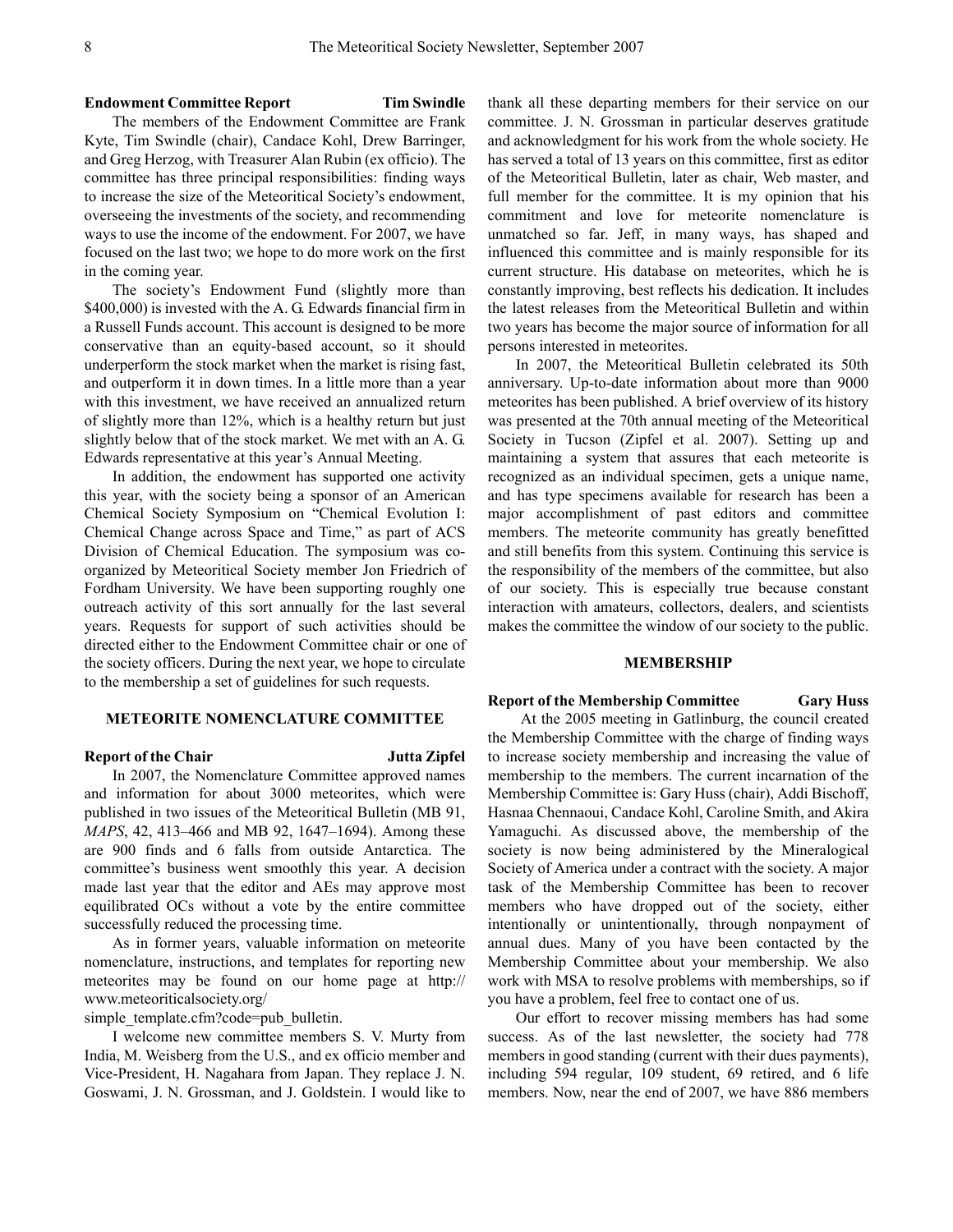in good standing, including 664 regular, 97 student, 116 retired, and 9 life members. Many of the "new" members are actually previous members who have rejoined. But we do have quite a few first-time members, who are listed below. The drive to recover previous members has now concluded, and the Membership Committee will be turning our efforts toward recruiting new members.

Efforts to attract new members include preparation of a brochure describing the society and the benefits of membership that can be used to advertise the society at meetings such as LPSC, AGU, Goldschmidt, etc. A poster with a similar theme will also be designed. Of course, we encourage each of you to extol the virtues of membership in the Meteoritical Society to your colleagues.

The Membership Committee is the selection committee for the society's new Service Award. This award, established in 2005, honors members who have advanced the goals of the society in ways other than by conducting scientific research (see Awards section). Two very worthy people have received this award: Jörn Koblitz, the creator of MetBase, the most complete database of information about meteorites available, and John Schutt, who has guided teams of the Antarctic Search for Meteorites across the Antarctic ice cap in search of meteorites for many field seasons. There are certainly other worthy candidates for the award among our members, but they must be formally nominated to receive consideration. Please go to the society Web site for instructions on preparing a nomination and nominate your favorite candidate! The deadline for the next award is January 31, 2008.

The society has put in place several new features accessible from the society Web site (http:// www.meteoriticalsociety.org). You can use the new Web site to look up contact information for other members (you can opt out of this capability for your own contact information if you wish). You can now join the society and renew your membership online, paying by credit card through our secure Web site. Mastercard and Visa are accepted by the site, but we cannot accept American Express or Discover. Please report problems with the membership portion of the Web site to Business@meteoriticalsociety.net.

Renewal notices for 2008 have already gone out electronically to the membership. If you have not already done so, please renew now while you are thinking of it. Renewal is easy—it can be done in a few minutes on the Web site. In the past, the society was not able to closely track who renewed and who did not, and many people were on the active membership list without having paid dues. Those days are gone. With the new professional membership administration provided by MSA, we know exactly how many members we have on any given day and we also know who paid and who didn't. If dues for 2008 are not received by March, your subscription to *MAPS* will stop. It can be restarted immediately upon payment of late dues, but you will not receive the issues that you missed without making special arrangements with the *MAPS* office and paying the costs of sending them. While this seems harsh compared to the way it was before, it is necessary in order to manage the finances of the society. Avoid problems; renew your membership now!

# **List of New Members**

Daniel Apai, Maricruz Banda, Adrian Bankewitz, Taylor Barton, Andrew Beck, Djelloul Belhai, Maitrayee Bose, Abdallah Boushaba, Frank Brenker, Elmar Buchner, Ted Bunch (well, back after a long absence, anyway!), Karina Cervantes de la Cruz, Louise Coney, Sarah Conolly, Crystal Donnelly, Shingo Ebata, Cecil Eisler, Joe Fandrich, Winslow Farrell, Sherry Fieber-Beyer, Nick Foster, Asa Frisk, David Gheesling, Steven Goderis, Eddy Hill, Liliane Huber, Shoichi Itoh, Kimberly Knight, Hollis Kovach, Monika Kress, Ae-Yeon Lee, Robert Martinchek, Phillip McCausland, William McDonough, John McHone, Howard McLean, Keith Milam, Bernd Milkereit, Yasunori Miura, Kazuhide Nagashima, Taishi Nakamoto, Hiroshi Naraoka, Itoyuki Nishioka, Ilaria Pascucci, William Reach, James Richardson, Jr., Helmut Roos, Surya Rout, Naova Sakamoto, Matthew Sanborn, Thomas Schepker, Christian Schroeder, Toni Schulz, Vivi Vajda, and Scott Whattam.

#### **Membership News**

On December 6, 2007, STS-122 Space Shuttle Atlantis will blast off into space with the primary mission of working on the International Space Station. A member of STS-122 is society member Stan Love. Stan received his Ph.D. from the University of Washington, advised by Don Brownlee. Stan then took a post-doctoral position with Klaus Keil at the University of Hawai'i in 1994, followed by an O. K. Earl fellowship at CalTech working with Tom Ahrens in 1995. Stan joined the research staff at JPL in 1997 and finally the U.S. Astronaut Core as an astronaut candidate in 1997. For several years, Stan worked as CAPCOM in Mission Control for various missions. He has worked on a variety of problems within meteoritics, including the potential for meteorites from Mercury to be found on Earth and the nebular shock wave model for the formation of chondrules. Stan is married and has two sons. We wish Stan and the other astronauts all the best for a successful mission and a safe return.

#### **Deaths**

#### *Dorrit Hoffleit*

Dorrit Hoffleit, an astronomer at the Harvard College Observatory, was elected in 1939 as a Fellow of the Society for Research on Meteorites (renamed the Meteoritical Society in 1946). Dorrit paid her dues until 2006. The following year, she died on April 9, 2007, at the age of 100. During the 1950s and 1960s, she served the Society for four years (1950–54) as a councilor, four (1954–58) as a vice-president, and six years (1962–68) as the editor of *Meteoritics*. In 1961, she hosted a meeting of the Society at Nantucket Island in Massachusetts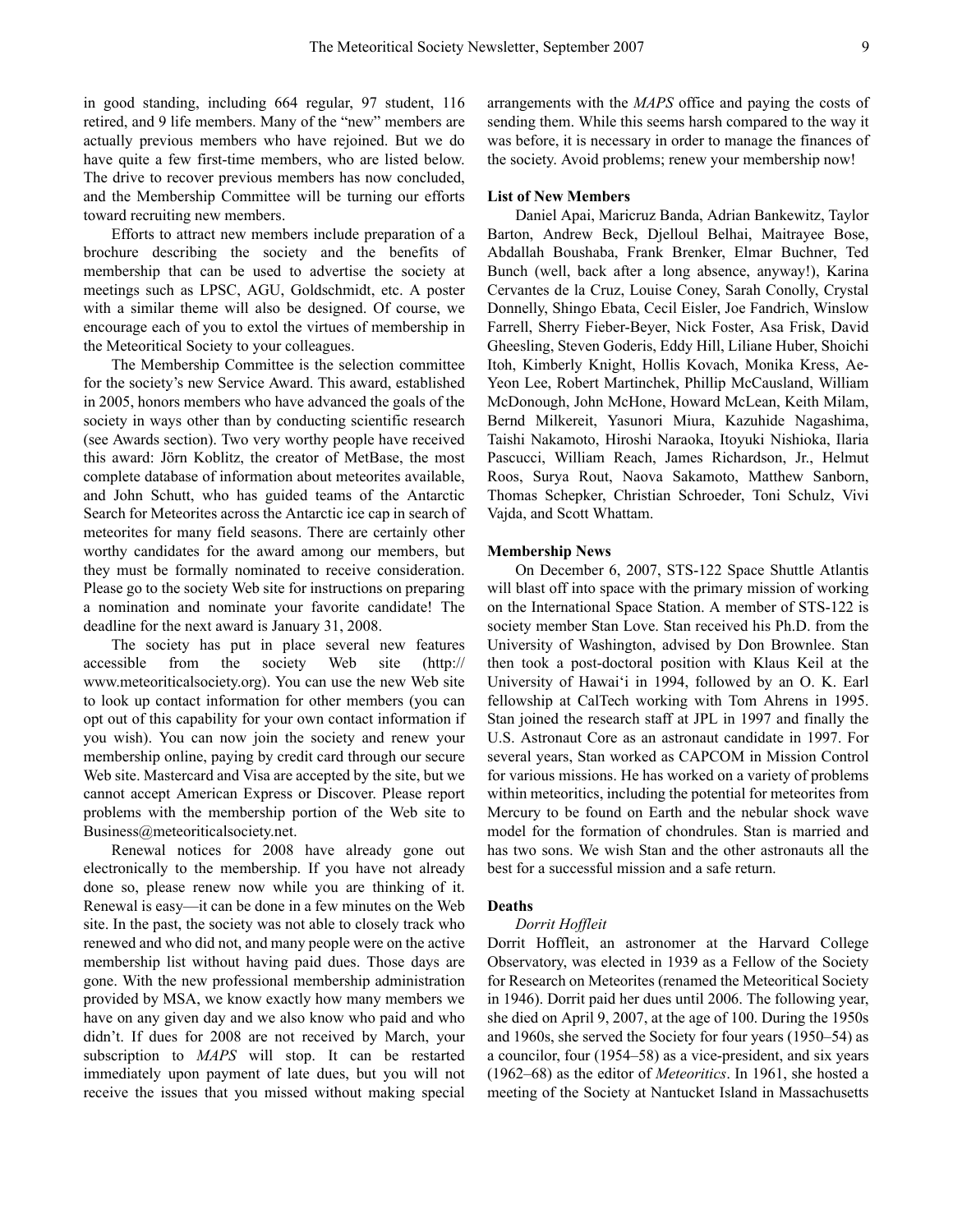where she was Director of the Maria Mitchell Observatory. Dorrit's primary interests lay in astronomical phenomena. In 1938, she earned her Ph.D. with a thesis on stellar spectra. But she also studied meteors, and in 1933, she published the first paper describing an apparent correlation between meteor light curves and meteoroid velocities. During World War II, Dorrit took leave from Harvard to work at the Army's Ballistics Research Laboratory in Aberdeen, Maryland, where she applied her expertise in calculating velocities and orbits of natural and artificial projectiles. At the war's end, she went to White Sands Proving Ground to help analyze the performance of the newly acquired German V-2 rockets. In 1948, Dorrit returned to Harvard in a tenured position and resumed independent research. But in 1956, she accepted the Directorship of the Maria Mitchell Observatory with an arrangement to spend summers on Nantucket and winters at the Department of Astronomy at Yale. In that same year, 1956, *Meteoritics* ceased publication; a year later Frederick Leonard retired as the editor and urged Dorrit to replace him and provide the Society with a journal again. She resisted doing so until 1961 when Daniel Moreau Barringer, Jr. offered financial help for the journal from the Barringer Crater Company. Working alone, Dorrit issued *Meteoritics* volume 2, number 1, in 1962. It was dedicated to the memory of Frederick Leonard, who had died in 1960, and it also carried the obituary of D. M. Barringer, Jr., who died in December of 1962. His commitment to the Society was assumed by his brother, Brandon. Dorrit continued to publish *Meteoritics* until 1968. By that time, the Society had been transformed by an influx of scientists pursuing space-age research. They wanted a widely read and respected journal with no dependence on private funding in which to publish their results. In response, at the annual meeting in 1968, the Council abruptly appointed a new editor with access to a university press. Dorrit accepted her dismissal with good grace, but wrote later that she felt she had made a mistake in responding to Leonard's entreaties to help the Society survive after its earlier journal died. Dorrit thrived in her summer projects training college women to make astronomical observations and calculations at Nantucket and winter schedules at Yale, where she compiled several catalogues of selected zones of the sky for which she made all the astrometric measurements. Dorrit earned a measure of fame and numerous honors from the international astronomical community. She attended no meetings of the Meteoritical Society after 1968, but she must have forgiven the Society for its callous dismissal of her. Dorrit continued to pay her dues for the next 38 years!

> Ursula Marvin Cambridge, Massachusetts

# *Robert Hutchison*

Prominent member of the Meteoritical Society, fellow since 1976, councilor in 1973–74, and long-term curator of meteorites at the Natural History Museum in London, Robert Hutchison died suddenly on January 26, 2007. Robert was born in Glasgow and attended the University of Glasgow for his B.Sc. and Ph.D. degrees. After short periods at the Universities of Keele and Leeds and with the Geological Survey in Nigeria, he held his position at the museum from 1969 until his retirement in 1997. Even after retirement he continued research, publishing his second book entitled *Meteorites: A Petrologic, Chemical, and Isotopic Synthesis* in 2004, his first book, *The Search for our Beginning*, having been published in 1983. For most of his tenure at the museum, Robert was also the main author of the *Catalogue of meteorites*, a standard reference for all meteorite researchers. Robert played an important part in the discovery that SNCs have young crystallization ages, a pivotal observation in the realization that they are from Mars, but he is best known for his work on chondrules. Throughout his life, Robert advocated a planetary origin for chondrules, a view widely rejected at the time, but now gradually gaining popularity. He is survived by his wife of 45 years, Marie, also a Scot, and also a very popular participant at Meteoritical Society meetings.

> Derek Sears Fayetteville, Arkansas

#### *Eugene Jarosewich*

The meteoritics community lost a unique treasure last spring when Eugene Jarosewich died at his home on April 30, 2007. Gene joined the Smithsonian Institution's Department of Mineral Sciences in 1964, where he soon became Head Chemist. He retired several years ago, but remained active as Chemist Emeritus. He was an expert in the instrumental analysis of rocks and minerals, and in pursuing these interests he developed the Department's analytical laboratories into a world-class facility for the analysis of geological materials. Gene produced superb wet chemical analyses of meteorites, probably the best ever done, and developed the world's only meteorite whole-rock standard (the Allende reference powder). Working with specimens from the National Mineral Collection, Gene and his co-workers developed a set of standards for electron microprobe analysis in the 1970s, which to this day are distributed and used worldwide. These accomplishments are lasting legacies of a distinguished career. Although best known to members of the Meteoritical Society and the Microbeam Analysis Society, Gene also cooperated broadly within both the Smithsonian Institution and the international scientific community.

> Glenn MacPherson Washington, D.C.

#### *James Kriegh*

The society is saddened by the passing of Professor James Kriegh, who was a key figure in the renaissance of meteorite search and discovery in Arizona. He was particularly wellknown for his discovery of the Gold Basin strewn field, which